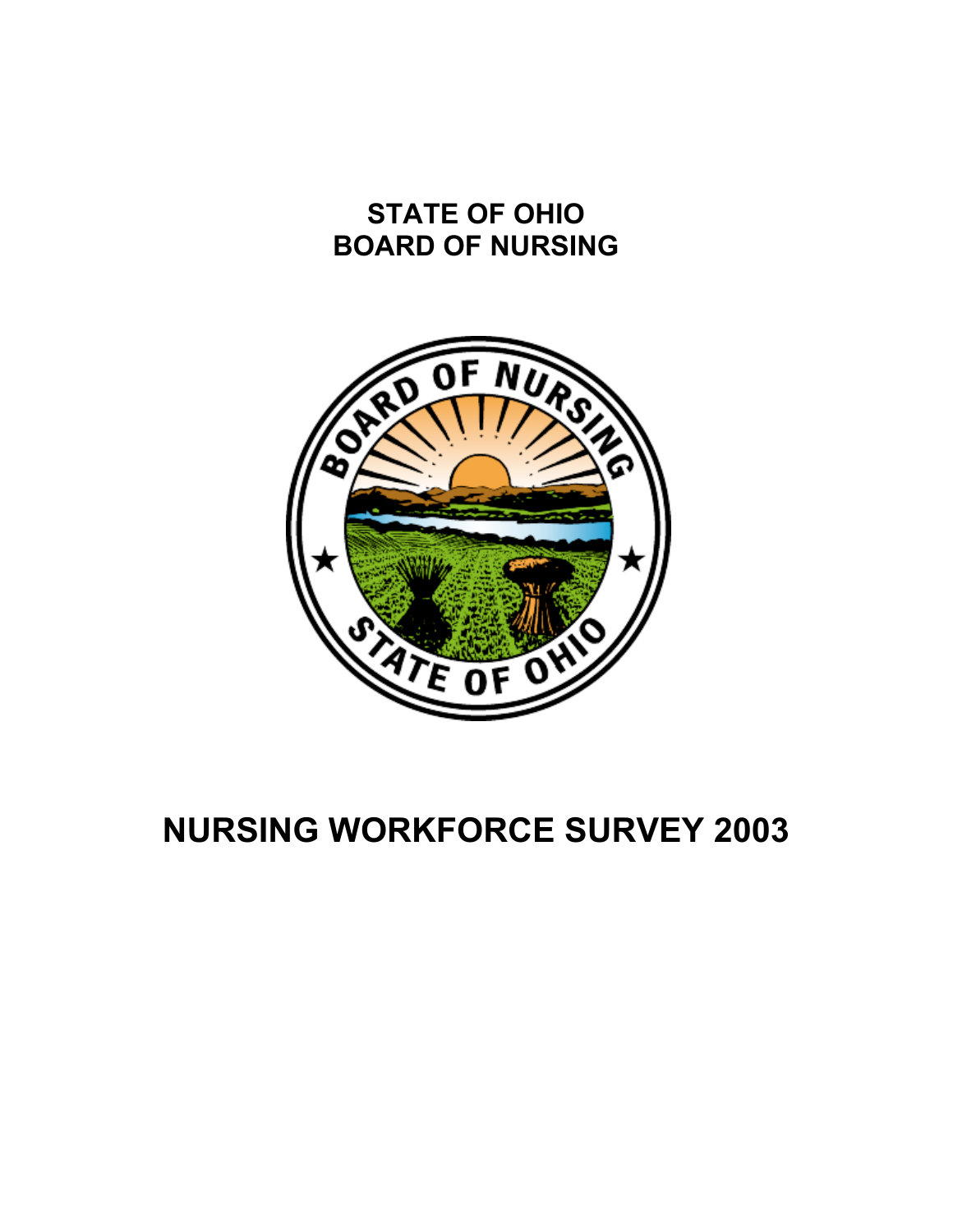### **State of Ohio Board of Nursing 2003**

### *Survey of Registered and Practical Nurses*

The purpose of this survey is to gather much needed data about Ohio's nursing work force. The information provided is completely anonymous and will be used in developing strategies for the overall improvement of nursing in Ohio.

Participation is completely voluntary, but highly encouraged so that we may gather a complete picture of Ohio's current and future nursing workforce. This data will be used in an effort to enhance the practice of nursing in Ohio.

Your cooperation and prompt response will be greatly appreciated. For your convenience a postage paid return envelope has been included

A summary of the data from this survey will be made available on our website. (http://www.state.oh.us/nur)

Thank You,

GeB-RU, MS

John Brion RN, MS Executive Director, Ohio Board of Nursing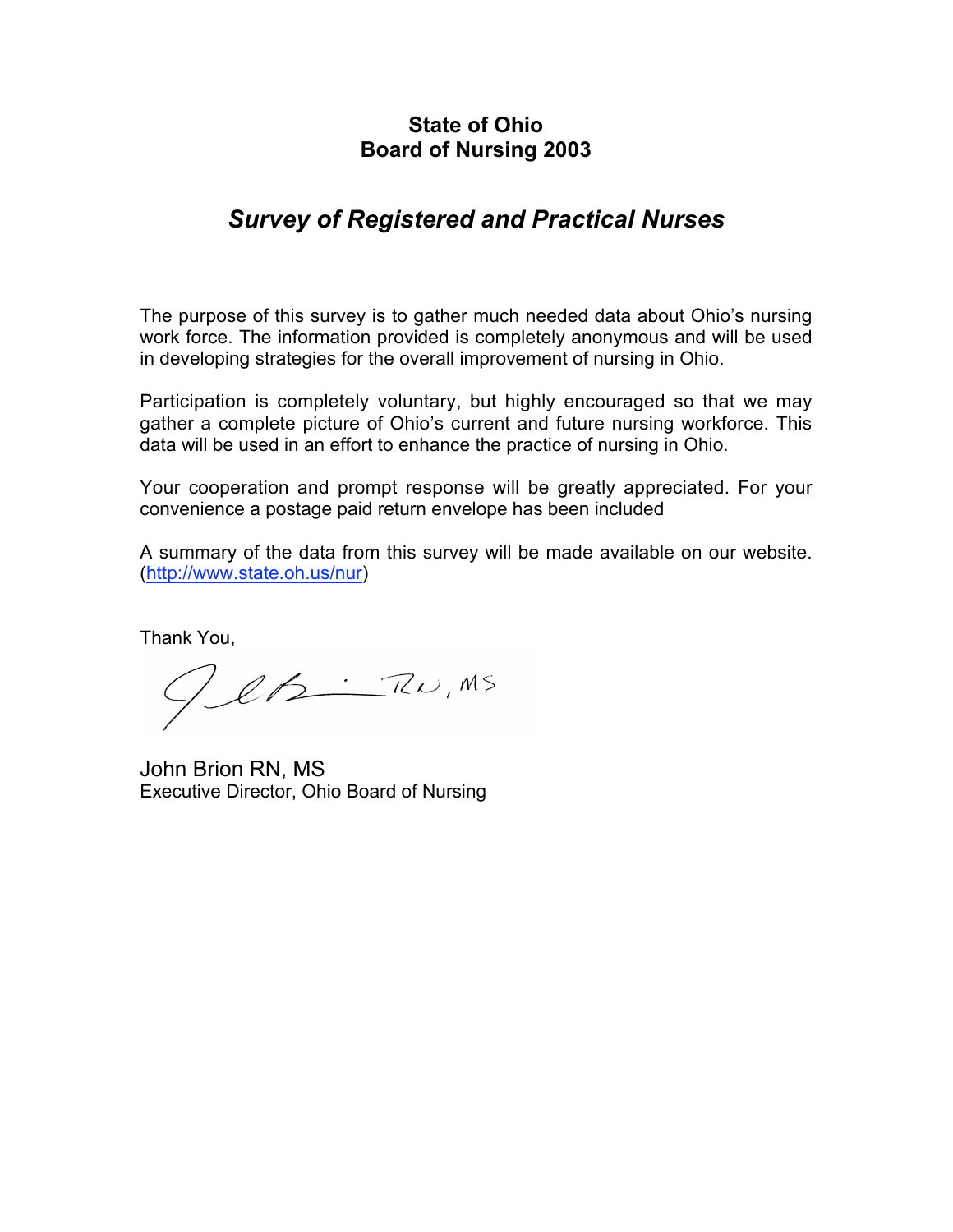1. Where did you complete your first nursing education program?

| Name of State |  |
|---------------|--|
|               |  |

Country (if not U.S.)

2. What is the first level of nursing education you completed? (check only one)

| Certificate □ Diploma □ Doctorate |                  |  |
|-----------------------------------|------------------|--|
| $\vert$ $\vert$ LPN $\vert$       | $\Box$ Bachelors |  |
| $\Box$ Associate $\Box$ Masters   |                  |  |

- 3. What year did you graduate from the first level of nursing education you completed? $\Box \Box \Box \Box$
- 4. What is the highest level of nursing education program you have completed? (check only one)

| □ Certificate □ Diploma □ Doctorate |                  |  |
|-------------------------------------|------------------|--|
| IILPN                               | $\Box$ Bachelors |  |
| $\Box$ Associate $\Box$ Masters     |                  |  |

5. Have you completed any non-nursing higher education? (check all that apply)

| $\Box$ Associate | Masters         | Doctorate |
|------------------|-----------------|-----------|
| $\Box$ Bachelors | $\vert$   Other |           |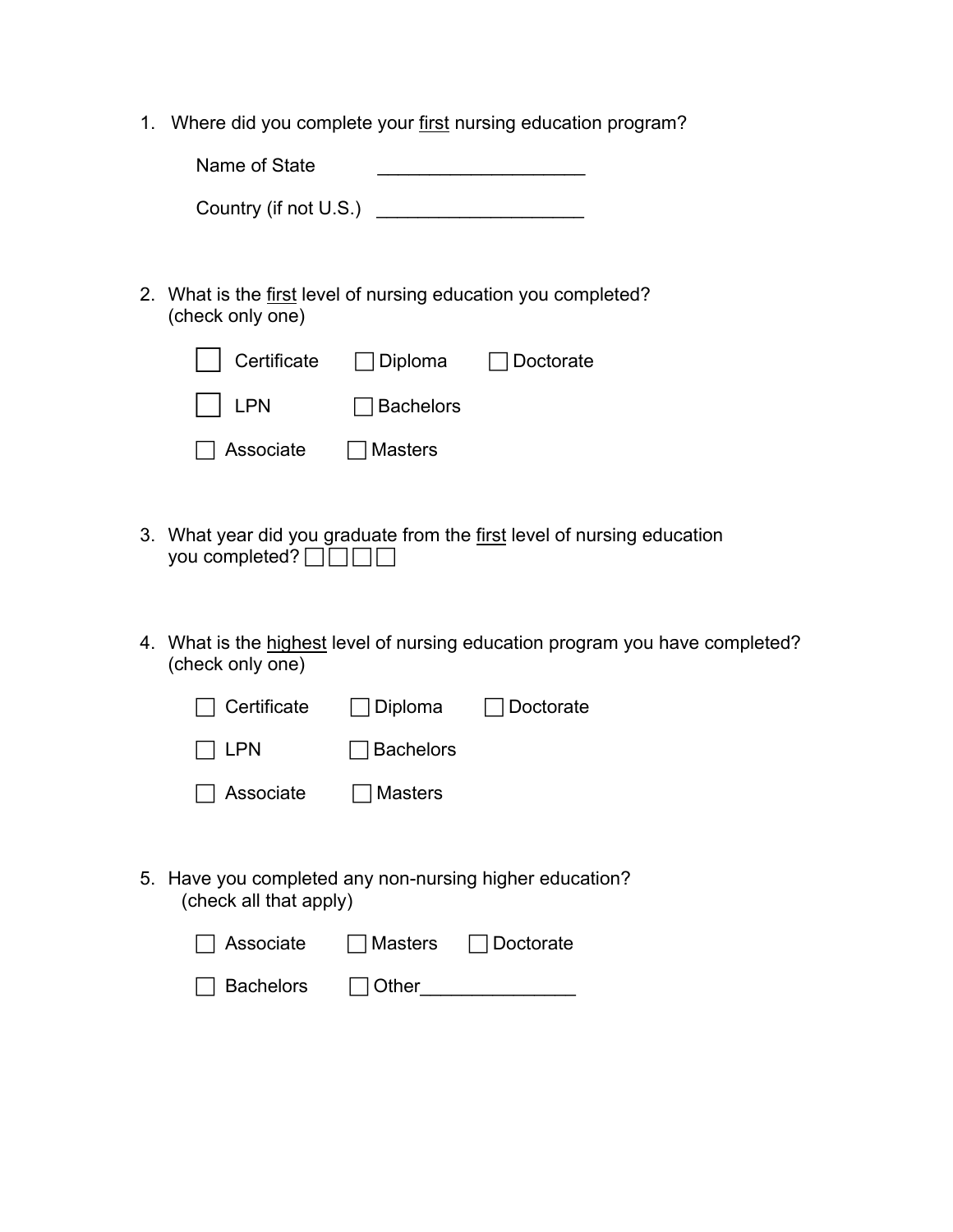6. Current nursing licensure type:

| $RN:$ Year of first license as an RN: [                                                                               |
|-----------------------------------------------------------------------------------------------------------------------|
| LPN: Year of first license as a LPN: [                                                                                |
|                                                                                                                       |
| State of first licensure as an RN?<br>7.                                                                              |
|                                                                                                                       |
| State of first licensure as an LPN?                                                                                   |
|                                                                                                                       |
| 8. Are you licensed as a nurse in more than one state?                                                                |
| RN: Yes $\Box$<br>$No \Box$                                                                                           |
| LPN: Yes $\Box$<br>No <sub>1</sub>                                                                                    |
|                                                                                                                       |
| If you are certified as an Advance Practice Nurse in Ohio, which type are<br>9.<br>you? (check all that apply)        |
| Certified Nurse Practitioner □ Certified Nurse Midwife                                                                |
| <b>Certified Nurse Anesthetist</b><br>□ Clinical Nurse Specialist                                                     |
|                                                                                                                       |
| 10. Which of the following nursing degrees do you plan to seek within<br>the next 5 years? (check all that apply)     |
| Associate $\Box$ Bachelors<br>$\Box$ Masters<br>Doctorate                                                             |
|                                                                                                                       |
| Does not apply                                                                                                        |
| 11. Which of the following non-nursing degrees do you plan to seek<br>within the next 5 years? (check all that apply) |
| Associate $\Box$ Bachelors<br>$\Box$ Masters<br>Doctorate                                                             |
| Does not apply                                                                                                        |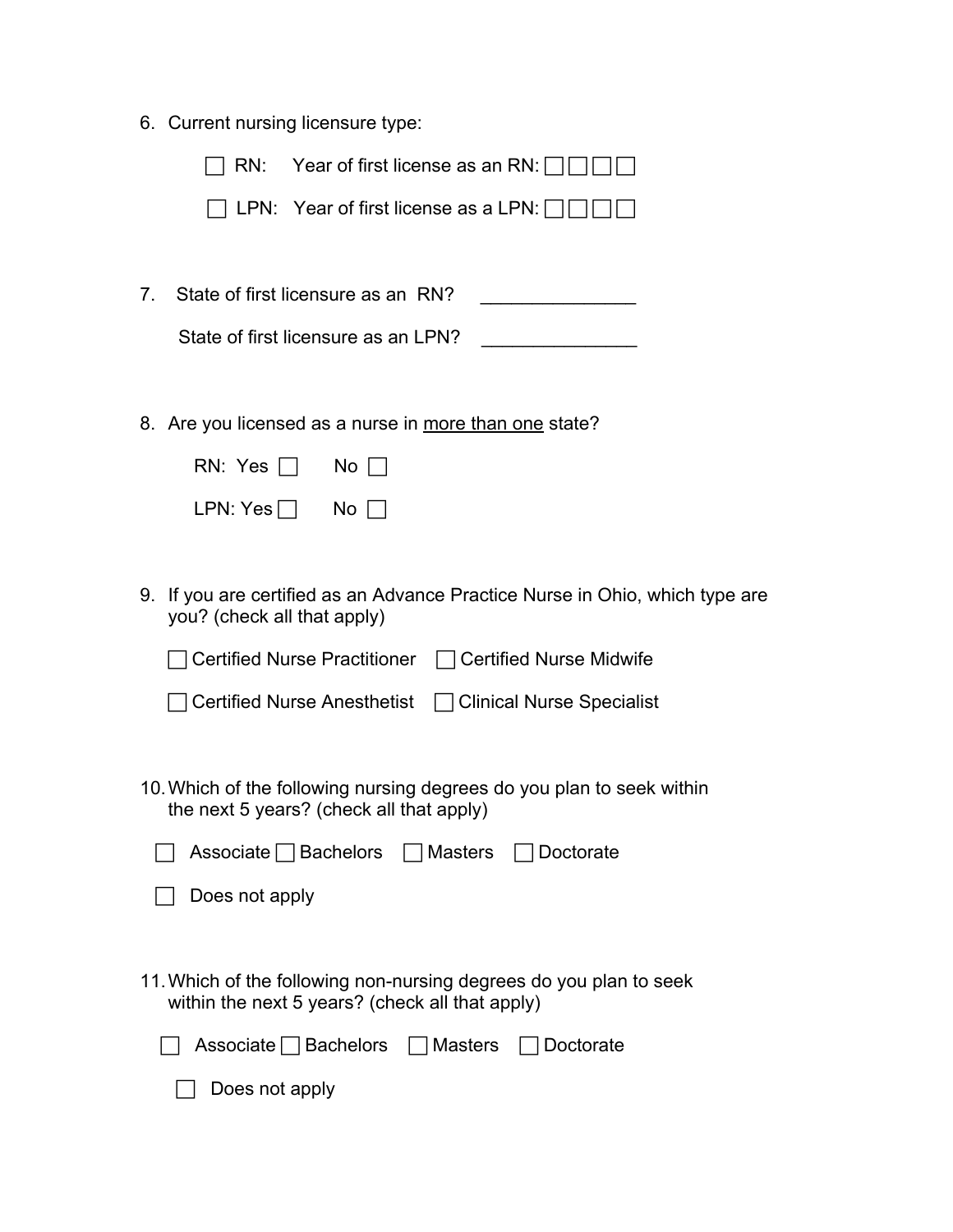12.Current Employment Information

#### **Not Currently Employed**

(Check here and *SKIP* to Question # 18) otherwise continue.

This question will ask you general information about the job(s) in which you are currently employed. This is not an employment history. Only list the job or jobs that you are currently working.

**Employment Codes** *(Use in the section(s) that follow.)*

- 01 Government / Association / Consulting Firm / Law Office
- 02 Home Health Agency / Hospice
- 03 Hospital
- 04 Insurance / HMO
- 05 Long Term Care Facility
- 06 Nursing Education
- 07 Outpatient / Ambulatory Care / Clinic / or Healthcare Practitioner's Office
- 08 Personnel Pool / Temporary Agency
- 09 School / Occupational Health
- 10 Other Healthcare Setting
- 11 Other Non-Healthcare Setting
- 12 Self Employed in Healthcare / Independent Provider

#### **Primary Job**

| State of Employment                                                                                                                    |
|----------------------------------------------------------------------------------------------------------------------------------------|
| County of Employment <i>(if in Ohio)</i>                                                                                               |
| Does your employer consider you $\Box$ Part-Time or $\Box$ Full-time?<br>$\bullet$                                                     |
| • How many hours did you work in the last two weeks?<br>(Include both regularly scheduled and overtime hours.)                         |
| Is your primary responsibility in this employment setting to<br>$\bullet$<br>provide direct patient care? Yes $\Box$<br>$No \Box$      |
| Please enter the <b>employment code</b> that best describes the<br>$\bullet$<br>employment setting for this position. (use list above) |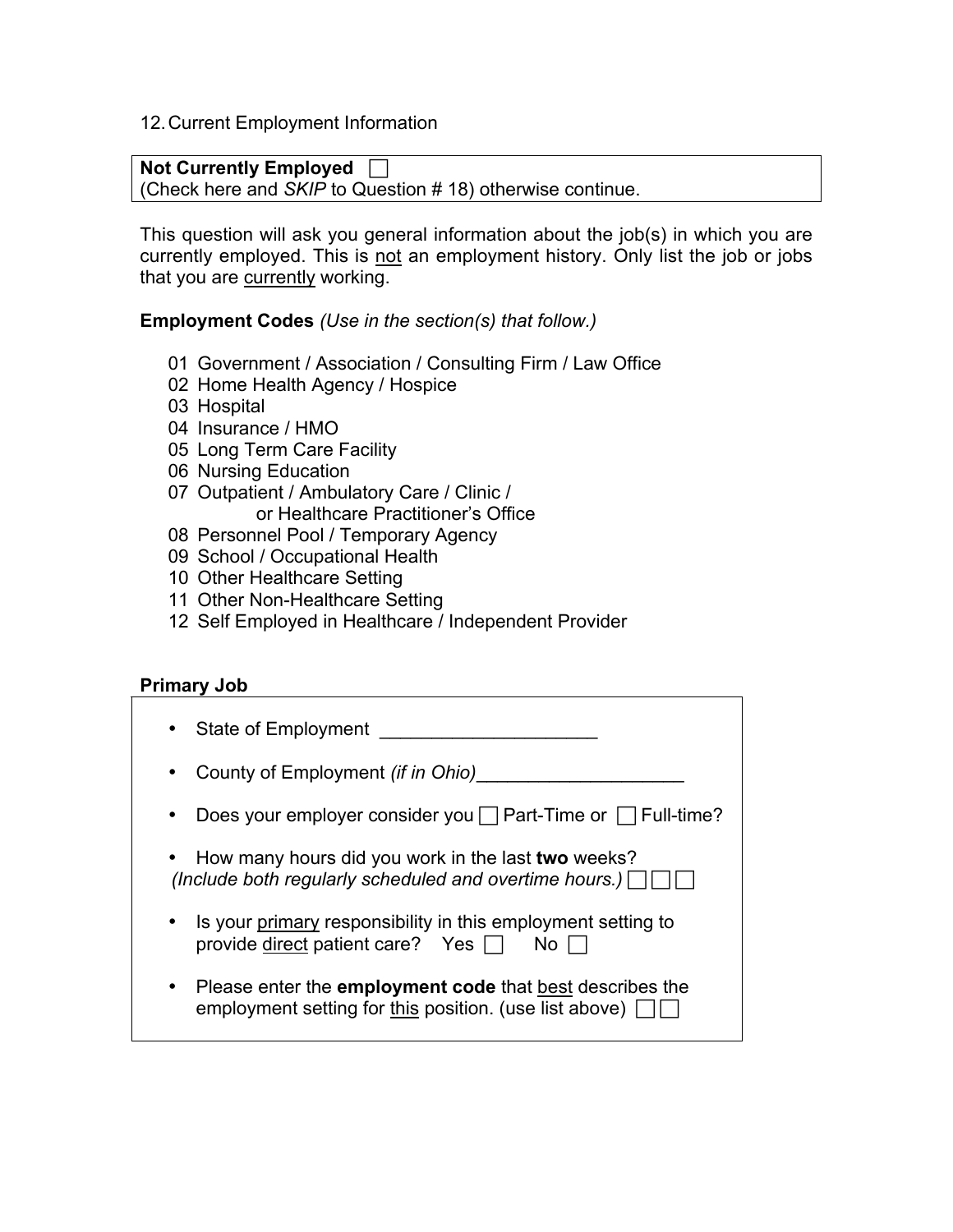| <b>Secondary Job (if applicable)</b> |  |  |  |
|--------------------------------------|--|--|--|
|--------------------------------------|--|--|--|

| State of Employment                                                                                                                             |
|-------------------------------------------------------------------------------------------------------------------------------------------------|
| County of Employment <i>(if in Ohio)</i><br>$\bullet$                                                                                           |
| Does your employer consider you $\Box$ Part-Time or $\Box$ Full-time?<br>$\bullet$                                                              |
| How many hours did you work in the last two weeks?<br>(Include both regularly scheduled and overtime hours.)                                    |
| Is your primary responsibility in this employment setting to<br>provide direct patient care? Yes $\Box$<br>$No$ $\Box$                          |
| Please enter the <b>employment code</b> that <b>best</b> describes the<br>$\bullet$<br>employment setting for this position. (use list above) [ |

### **Third Job (if applicable)**

| State of Employment                                                                                                                    |
|----------------------------------------------------------------------------------------------------------------------------------------|
| County of Employment (if in Ohio)<br>$\bullet$                                                                                         |
| Does your employer consider you $\Box$ Part-Time or $\Box$ Full-time?                                                                  |
| • How many hours did you work in the last two weeks?<br>(Include both regularly scheduled and overtime hours.) $\Box$                  |
| Is your primary responsibility in this employment setting to<br>provide direct patient care? Yes $\Box$<br>No <sub>1</sub>             |
| Please enter the <b>employment code</b> that best describes the<br>$\bullet$<br>employment setting for this position. (use list above) |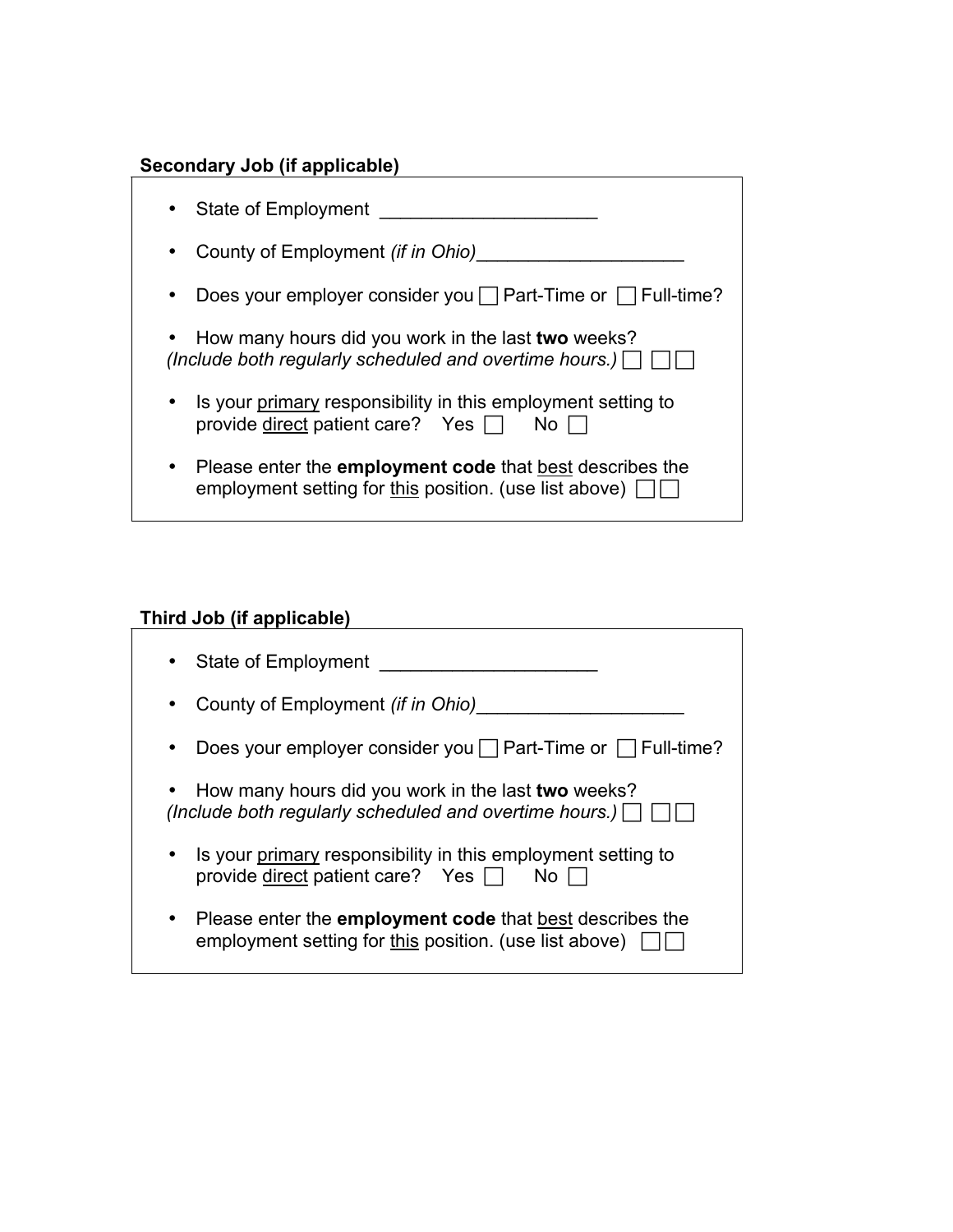#### 13.In your primary job: *(check one)*

| (A) Which of the following best describes your primary job role?                           |                  |                                                                      |  |  |
|--------------------------------------------------------------------------------------------|------------------|----------------------------------------------------------------------|--|--|
| <b>Direct Patient Care</b>                                                                 |                  | Administration/<br>Management                                        |  |  |
|                                                                                            |                  | Education (patient and/or nursing) $\Box$ Non-Healthcare             |  |  |
| Other (non-direct patient care)                                                            |                  |                                                                      |  |  |
|                                                                                            |                  |                                                                      |  |  |
| (B) Which client/patient age range do you primarily work with in<br>your primary job role? |                  |                                                                      |  |  |
| Age $0-18$                                                                                 | Age 19-65        | Over <sub>65</sub>                                                   |  |  |
| N/A                                                                                        |                  |                                                                      |  |  |
|                                                                                            |                  |                                                                      |  |  |
| your primary job role? (check one)                                                         |                  | (C) Which of the following best describes the major practice area of |  |  |
| <b>Critical Care</b>                                                                       | OR/PACU          | <b>Dialysis</b>                                                      |  |  |
| <b>Palliative Care</b>                                                                     | $\Box$ ER/Trauma | Rehabilitation                                                       |  |  |
| Medical / Surgical                                                                         | OB/GYN           | Other                                                                |  |  |
| Psych / Mental Health $\Box$ I do not work in a Healthcare setting.                        |                  |                                                                      |  |  |
|                                                                                            |                  |                                                                      |  |  |
| (D) How long have you worked in your primary job?                                          |                  |                                                                      |  |  |
| Less than one year                                                                         | 11-15 years      |                                                                      |  |  |
| 1-2 years                                                                                  | 16-20 years      |                                                                      |  |  |
| 3-5 years                                                                                  | 21 plus years    |                                                                      |  |  |

 $\Box$  6-10 years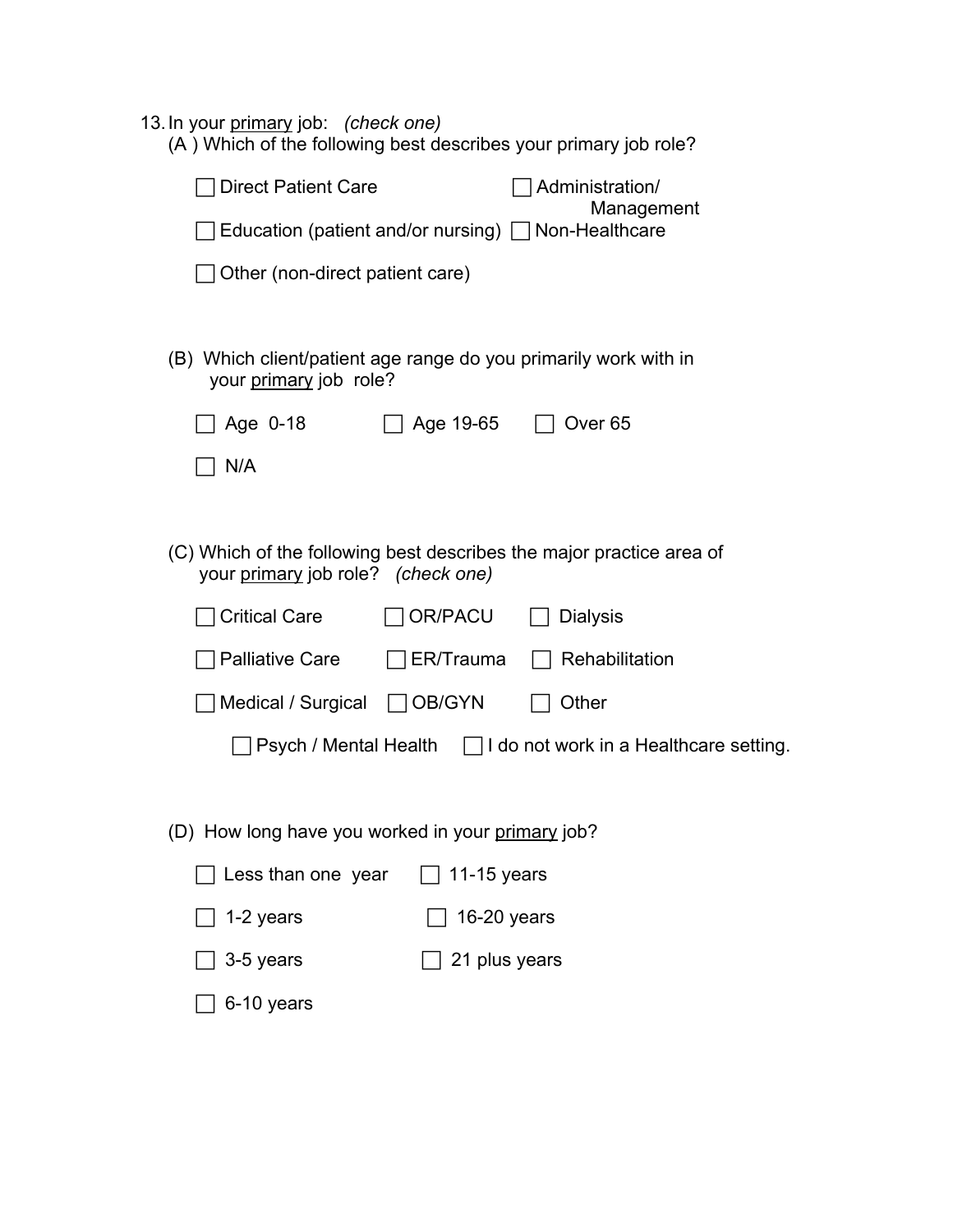14. How satisfied are you with nursing as a career? (*circle one*)

| Verv<br><b>Satisfied</b> | <b>Satisfied</b> | <b>Neither</b> | <b>Dissatisfied</b> | <b>Very</b><br><b>Dissatisfied</b> |
|--------------------------|------------------|----------------|---------------------|------------------------------------|
|--------------------------|------------------|----------------|---------------------|------------------------------------|

15. How satisfied are you with your current primary job? (*circle one*)

| <b>Verv</b><br><b>Satisfied</b> | <b>Satisfied</b> | <b>Neither</b> | <b>Dissatisfied</b> | Verv<br><b>Dissatisfied</b> |
|---------------------------------|------------------|----------------|---------------------|-----------------------------|
|---------------------------------|------------------|----------------|---------------------|-----------------------------|

16.If you are currently employed in a nursing position, how much longer do you plan to remain employed in a nursing position?

| $\Box$ Less than 5 years | $\Box$ 11-15 years        |
|--------------------------|---------------------------|
| $\Box$ 5-10 years        | $\Box$ More than 15 years |

|  | Not currently employed in nursing. |  |
|--|------------------------------------|--|
|--|------------------------------------|--|

17.If you checked "Less than 5 years" in Question #16, please choose the statement below that best describes why you plan to leave employment as a nurse in the next 5 years. (check one)

- $\Box$  I plan to quit working temporarily.
- $\Box$  I plan to quit working permanently.
- $\Box$  I plan to find a non-nursing position.
- $\Box$  Does not apply.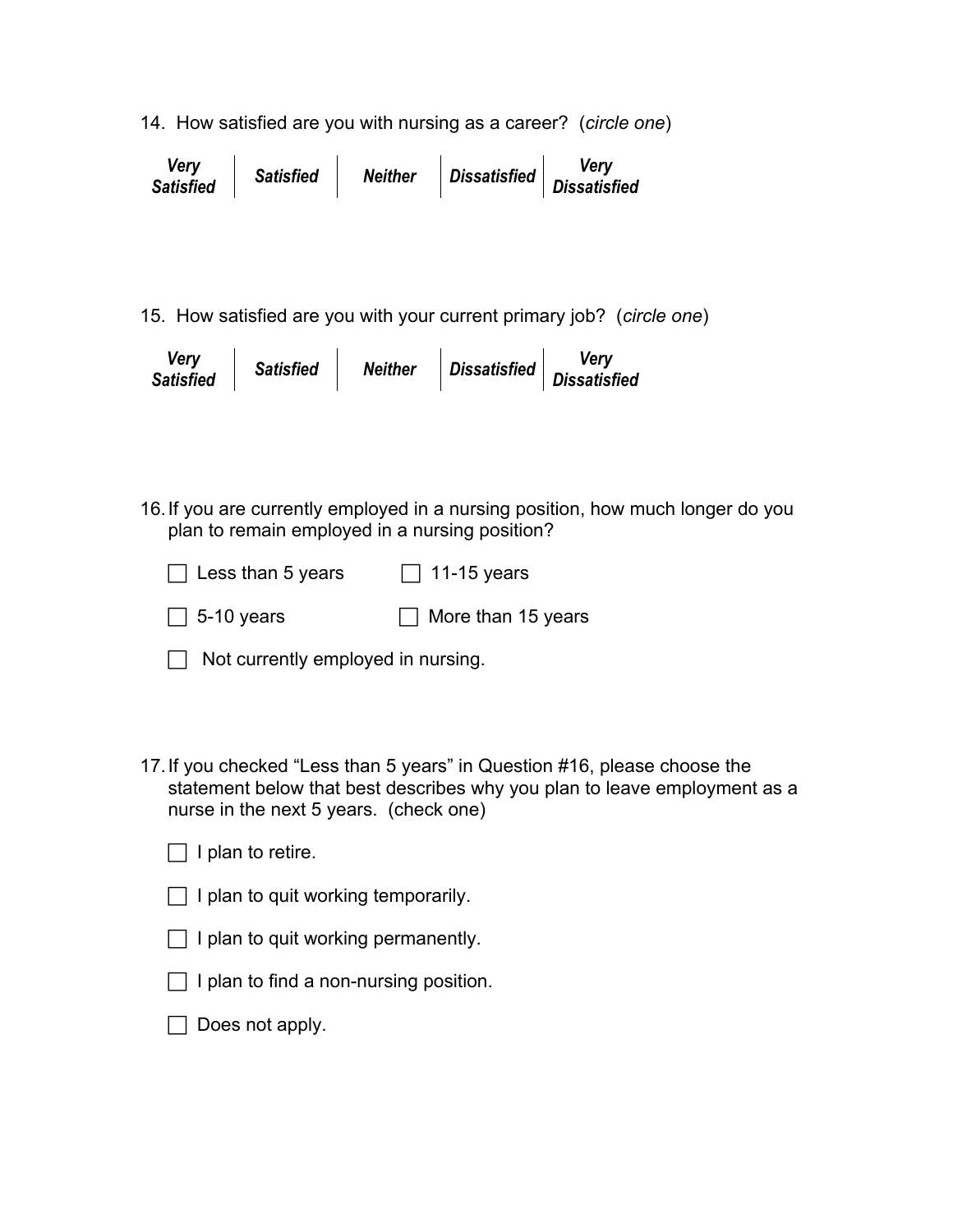| 18. If you are NOT currently employed in a nursing position, please choose the<br>statement that best describes why you are not currently employed in a<br>nursing position. (check one) |
|------------------------------------------------------------------------------------------------------------------------------------------------------------------------------------------|
| I am retired from Nursing.                                                                                                                                                               |
| I have temporarily left nursing, but do plan to return within 5 years.                                                                                                                   |
| I have temporarily left nursing, and do NOT plan to return within 5 years.                                                                                                               |
| I have permanently left nursing.                                                                                                                                                         |
| 19. Year of Birth<br>19                                                                                                                                                                  |
| 20. Gender<br>Female<br>  Male                                                                                                                                                           |
| 21. Race/Ethnicity (check one)                                                                                                                                                           |
| White<br><b>Black</b><br>Asian                                                                                                                                                           |
| Native Hawaiian or Other Pacific Islander                                                                                                                                                |
| American Indian or Alaska Native<br>Other                                                                                                                                                |
| 22. Hispanic Origin<br>$\Box$ No<br><b>Nes</b>                                                                                                                                           |
| <b>State of Residence</b><br>21.                                                                                                                                                         |
| County of Residence (if Ohio) ____________________                                                                                                                                       |
| Thank you for participating<br>in our survey.                                                                                                                                            |